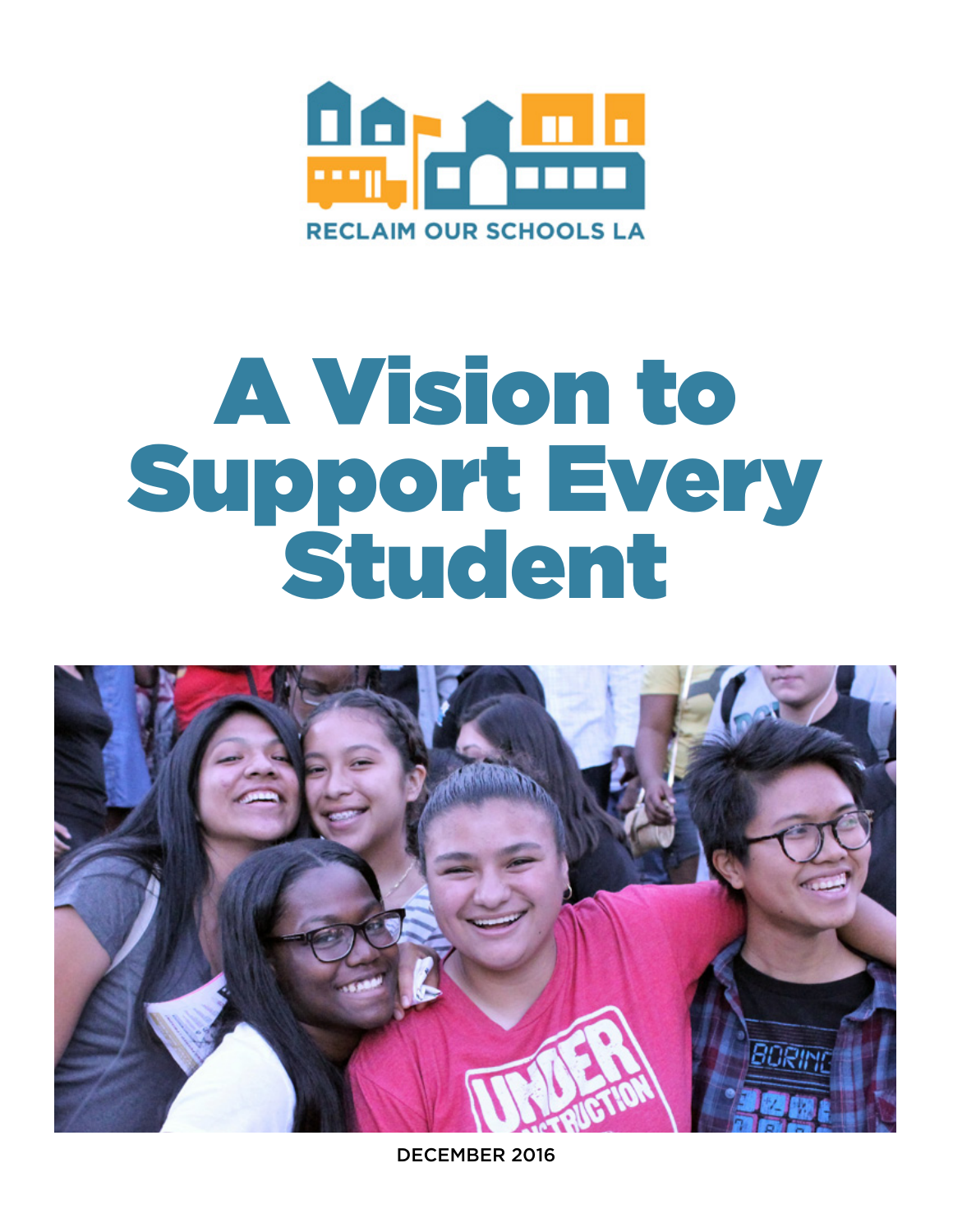"The goal for every publicly funded school in Los Angeles should be the same — to deliver on the promise of a comprehensive, free, innovative, and sustainable public education for every student."

## **Introduction**

Parents, educators, and communities all depend on a robust public education system to make sure every student can thrive. However, too often the conversation around the future of public education in Los Angeles revolves around pointing out differences between traditional schools run by the district and charter schools managed by private entities. This simplistic narrative forces all stakeholders in the public education system to take sides in an increasingly acrimonious debate, rather than working together to craft a visionary consensus for a sustainable, innovative, and accessible public education system that will create new educational opportunities for all students.

Each day, more than 780,000 students and their families depend on the Los Angeles Unified School District (LAUSD) to provide a well-rounded education in a nurturing environment. The overwhelming majority of these students — 82 percent — attend traditional neighborhood schools, but there are also over 100,000 students at 221 independent charter schools operating within LAUSD's boundaries.1 These charter schools are funded by taxpayer dollars, but most are managed by privately run entities known as charter management organizations (CMOs).2

The goal for every publicly funded school in Los Angeles should be the same — to deliver on the promise of a comprehensive, free, innovative, and sustainable public education for every student. Because of its size and its legal requirement to provide oversight to charter schools, LAUSD is the primary avenue through which improvements to educational programs can occur. Unfortunately, the district and independent charters have

both stumbled in their responsibility to expand educational opportunities for every student. For example, in both types of schools the achievement gap persists between African-American and Latino students and their classmates.

Reclaim Our Schools LA is bringing together students, families, educators, school staff and community members to chart a new course for public education in Los Angeles because our existing educational system does not consistently deliver on the promise of a comprehensive, free, innovative, and sustainable public education for every student. Reclaim Our Schools LA is a coalition organized around a set of guiding principles that we outline here, and that will form the through line around which our future research, organizing, and advocacy will be oriented.

No matter how it is structured or governed, any school receiving public funding in LAUSD should strive toward these commonsense principles — ensuring all students have the opportunity to succeed, fostering an environment to develop experienced educators, providing each student with a comprehensive education, lifting up and replicating proven programs from within the boundaries of LAUSD, and providing meaningful venues for community involvement in the decision-making process.

Taken together, these principles present an ambitious, achievable agenda for improving every school in the district. Our goal is not to create piecemeal improvements at the margins, but to advance a comprehensive plan for transformational change that will fundamentally shift the role schools play in our communities and will expand educational opportunities for every student.

## **Every Student Should Have the Opportunity to Succeed**

The achievement gap is an unfortunately persistent feature of the education landscape. Research conducted by Professor Sean Reardon at the Stanford University Center for Education Policy Analysis (CEPA) has shown that the achievement gap between

rich and poor students has increased steadily since the 1970s. Although the achievement gap between students of color and white students has decreased slightly over the same period, it still remains a serious problem. Reardon points to divergent socio-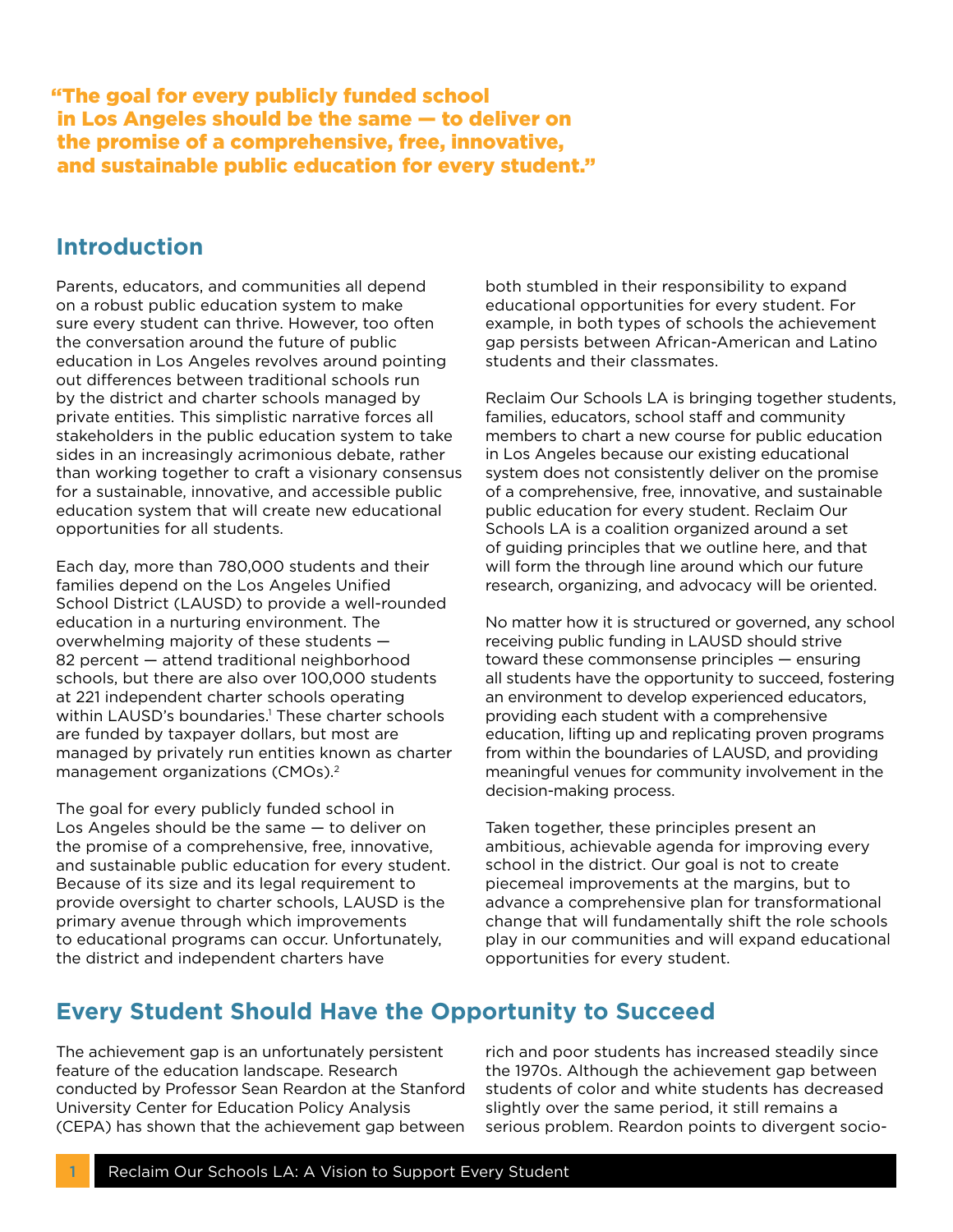### FIGURE 1 Student Groups Scoring Below Average API



economic trends: while broad-based movements for civil rights have pushed the United States towards greater racial and ethnic equity since 1970, income inequality has increased over the same period. $3$ 

"An undeniable achievement gap persists between historically disadvantaged groups — students from low-income families, African-American students, and Latino students — and their higherincome and white classmates."

The concept of an achievement gap may itself be too reductive to fully encompass the depth and breadth of the trends Reardon identifies. Gloria Ladson-Billings, a Faculty Affiliate in the U.S. Department of Education, has noted that the achievement gap, which largely measures differences between groups of students based on standardized test scores, is not a suitable way to "explain and understand the persistent inequality that exists (and has always existed) in our nation's schools."

Instead, Ladson-Billings proposes the concept of "education debt" owed to students, particularly students of color and socio-economically disadvantaged students, for the "historical, economic, sociopolitical, and moral decisions and policies" that have systematically limited educational opportunities over the course of generations. Attempts to improve educational outcomes by focusing solely on improving test scores are bound to fail if they do not also address the full range of inequities students and their families face on a daily basis.4

The interplay between race, income, and educational attainment is complex. In Los Angeles, race and income are deeply intertwined. Across the district, nearly 80 percent of all pupils qualify for free or reduced cost meals based on family income.<sup>5</sup> The fact that 64 percent of all Latino workers do not earn a living wage and that about 38 percent of African-American and Latino children live in poverty means that if new strategies are not implemented, the achievement gap is likely to persist throughout LAUSD.6,7

Comparing the three-year average academic performance index (API) scores for multiple demographics of students in LAUSD from the 2010-11 through 2012-13 school years shows how these national trends are expressed on a local level. Figure 1 shows that at both district-run and charter schools, special education (SPED) students, socioeconomically disadvantaged (SED) students, African-American students, and Latino students all have lower API scores than their classmates.<sup>8</sup> SED students at charter schools had API scores 2.7 percentage points below that of their charter peers, while SED students in district-run schools fared

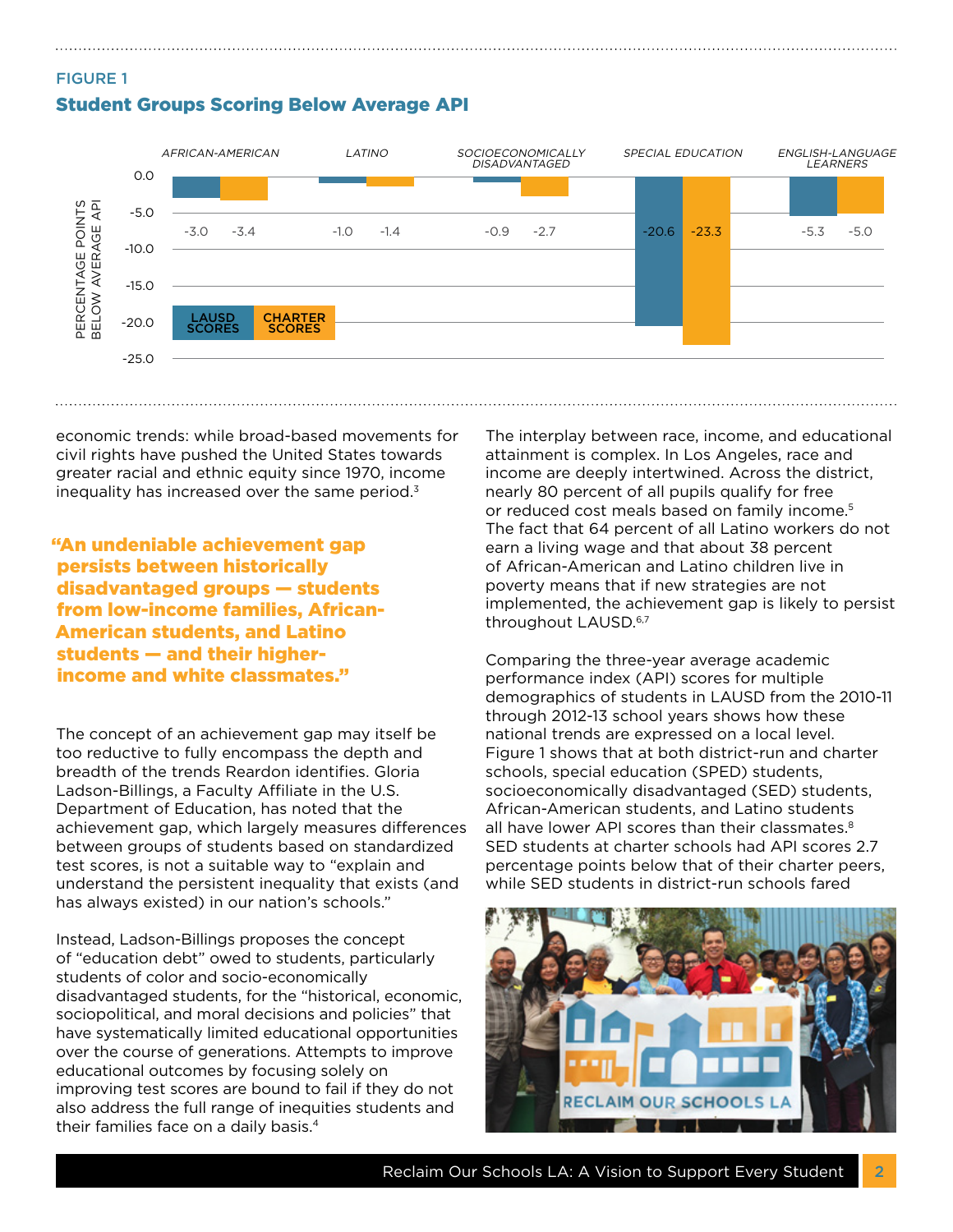better, falling 0.9 percentage points behind their classmates. The persistence of the achievement gap in Los Angeles also points to a need to create more culturally relevant curricula that, as Ladson-Billings puts it, "empowers students intellectually, socially, emotionally, and politically" by "using a student's culture as a vehicle for learning."9,10

All parents want the best possible education for their children. However, an undeniable achievement gap persists between historically disadvantaged groups students from low-income families, African-American students, and Latino students — and their higherincome and white classmates. This trend holds across all schools in the district, including charter schools, regardless of the particular measure in use. In August 2016, results of the California Assessment of Student Performance and Progress (CAASPP) were released. CAASPP results are based on revamped standardized tests known as Smarter Balanced tests (SBAC). A statewide analysis of the scores showed "a wide gap in performance between Asian

and white students on one hand and black and Latino students on the other[.]"<sup>11</sup> This same trend was evident in LAUSD, as low-income African-American and Latino students showed the smallest gains in year-over-year CAASPP scores.<sup>12</sup>

It must be noted that there are many ways to measure a student's progress beyond testing, and the California Department of Education (CDE) is in the process of de-emphasizing the role of test scores in favor of more comprehensive measures of school success that incorporate parent involvement and school climate.13 This promising development will allow parents, educators, and communities to understand their neighborhood schools on a more fine-grained, holistic level. Test-score-based data do have some utility for illustrative purposes, and provide a broad indication of baseline trends in both charter schools and district-run neighborhood schools over time. The picture that emerges shows that neither model can truly be said to have closed the persistent achievement gap amongst students.

## **Students Thrive with Experienced Educators**

Effective teaching strategies can contribute significantly to closing the achievement gap. The nuts-and-bolts of any specific strategy can be debated, but students benefit when their teachers have had extensive in-classroom experience. A new meta-analysis of 30 studies conducted by the Learning Policy Institute (LPI), a Palo Alto-based education policy research institute, quantifies this benefit to students and has shown that teacher experience is positively correlated to improved educational outcomes.14

While teacher effectiveness improves most substantially in a teacher's first few years on the job, LPI's analysis shows that teachers continue to become even more effective the longer they stay on the job. Even teachers in their second and third *decade* of teaching continue to gain valuable experience. LPI analyzed multiple studies showing that students with more experienced teachers scored better on standardized math and English language arts (ELA) exams.

LPI also quantifies the benefit to students in terms of experienced teachers' more effective use of classroom time. The meta-analysis shows that teachers with 12 years of experience provide their students with the equivalent of up to three additional months of math learning time and 6.5 months of additional English language arts learning time. This finding is based on the conclusion that as teachers gain more experience, they are able to use

class time more efficiently. In other words, students taught by experienced teachers receive the benefit of more effective teaching so that they are able to learn more material in a shorter span of time. Benefits for students were not limited solely to test scores, as students of more experienced teachers were also more likely to do better on other measures of success, such as reduced absenteeism.15

LPI's meta-analysis shows that cultivating a work environment that encourages teachers to keep teaching will be the linchpin of any successful strategy to improve student learning outcomes. Teachers become more effective "when working in a school that has a strong professional working environment offering opportunities for peer collaboration, professional learning, and meaningful feedback from a strong principal."16 In essence, LPI's analysis shows that a "supportive and collegial"

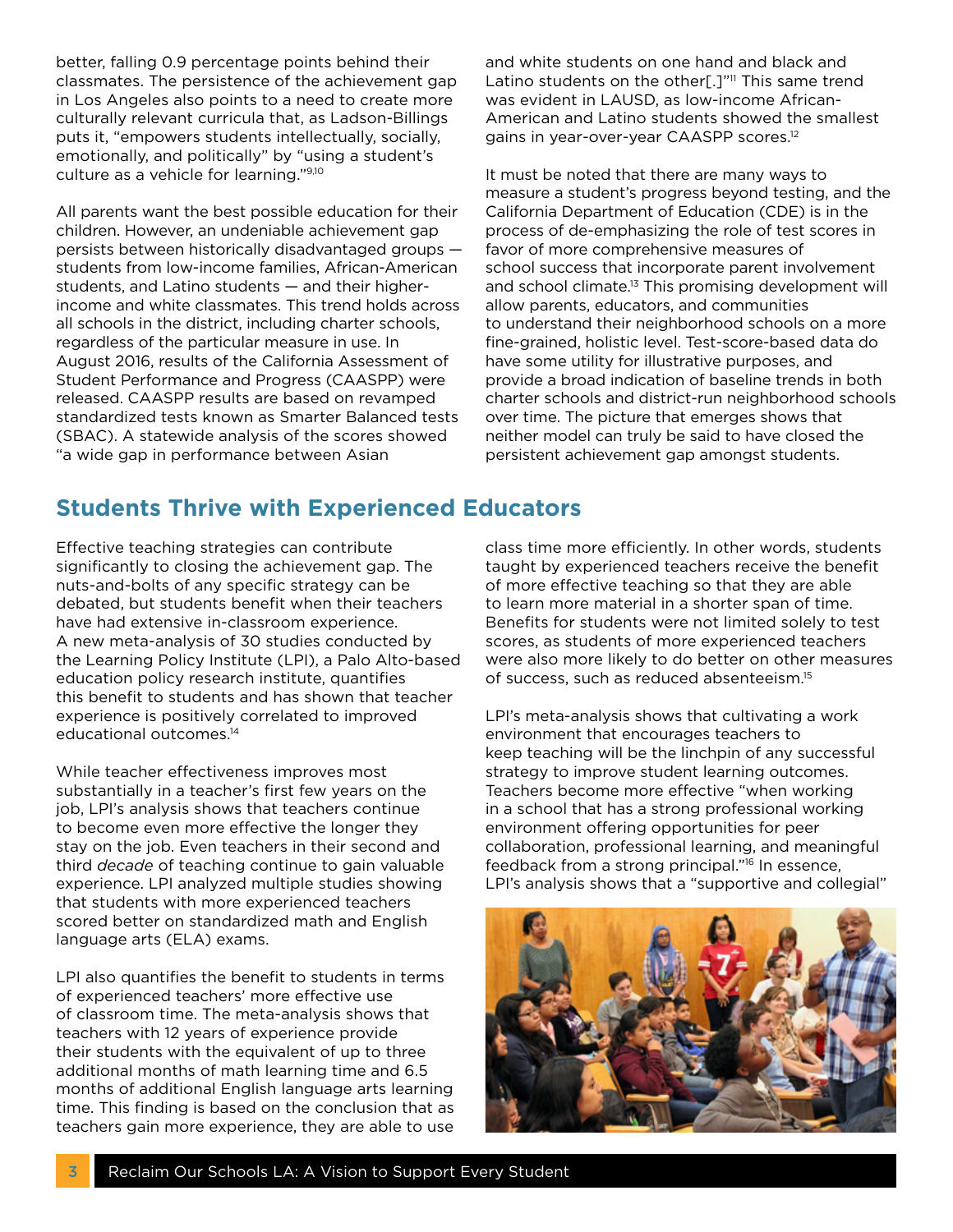working environment supports student achievement by ensuring teachers remain on the job longer, and improve their skills more quickly.

Any policy which aims to improve districtwide performance should also include measures to ensure experienced teachers remain in the classroom. Charters may require special attention: a study conducted by the American Institutes for Research at Stanford University found that teachers at California charter schools have, on average, 6.6 fewer years of teaching experience compared to their colleagues in district-run schools.17 This suggests charter school teachers are turning over at a higher rate than their counterparts at districtrun schools; UC Berkeley researchers confirmed this presumption by showing that 50 percent of teachers in charter middle and high schools leave their jobs each year.<sup>18</sup>

Understanding why teachers leave the profession and why teacher turnover is so much higher in charter schools — is beyond the scope of this document, however LPI points to the mentorship offered to

"Any policy which aims to improve districtwide performance should also include measures to ensure experienced teachers remain in the classroom."

new teachers by their more experienced colleagues as an important component of a supportive work environment.<sup>19,</sup> In other words, having more experienced colleagues may be useful in slowing rates of teacher turnover by providing novice educators with a strong support network early in their careers.

Experienced teachers can provide high needs schools with significant benefits. LAUSD must craft policies that encourage teachers to remain in these schools so that their improved teaching skills are matched with students who can benefit the most. Charter schools throughout the district should also carefully examine their workplace environments to ensure new teachers are encouraged and supported on the job, and to reduce turnover.

## **A Supportive Learning Environment Supports the Whole Student**

A student's day does not begin and end at school. Her experience outside of the classroom can contribute just as much to her personal educational outcome as what goes on inside the classroom. A wide range of pupil service staff including school bus drivers, custodians, cafeteria workers, teaching assistants, and special education aides all work in cooperation throughout the day to create a positive and supportive learning environment for students. Pupil service staff also support students' mental, physical and emotional wellbeing. By focusing on the role that school nurses and guidance counselors play, we highlight the critical role that all pupil service staff play in ensuring every student has the opportunity to succeed.

Research compiled by the North Carolina State Board of Education found that as "nurse staffing levels increased, students were absent less."20 This analysis also found that high-poverty school districts with better nurse staffing ratios had lower than expected levels of absenteeism. In other words, the presence of a school nurse can mitigate the negative effects of poverty on attendance. Far from dealing solely with occasional scrapes and upset stomachs, the National Association of School Nurses (NASN) explains that school nurses are first-responders in addressing the kind of chronic absenteeism that may be the result of "physical, social, economic, environmental and health" factors.<sup>21</sup>

School nurses are often tasked with helping connect students and families to physical and mental healthcare providers, advocating for schoolwide programs to address chronic absenteeism, and conducting parent/caregiver and student classes on health topics. School nurses draw awareness to community health trends that may not yet be on the radar of policy makers.22 For example, school nurses may be the first to notice an uptick in the number of asthmarelated complications keeping students out of the classroom, and to connect this trend to ongoing environmental degradation in the neighborhood.

Guidance counselors play a similar role in fostering long-term relationships with students outside of the classroom. Research conducted by the Institute for Higher Education at the University of Georgia showed that attending counseling sessions "has a positive and significant influence on a student's likelihood of postsecondary enrollment, and that counseling related effects are greatest for students with low socioeconomic status."<sup>23</sup>

These commonsense conclusions were further substantiated by a recent *Los Angeles Times* report showing the differing outcomes for two students from the same neighborhood — one attended a public school in Boyle Heights and one attended a private school in Palos Verdes.<sup>24</sup> At the private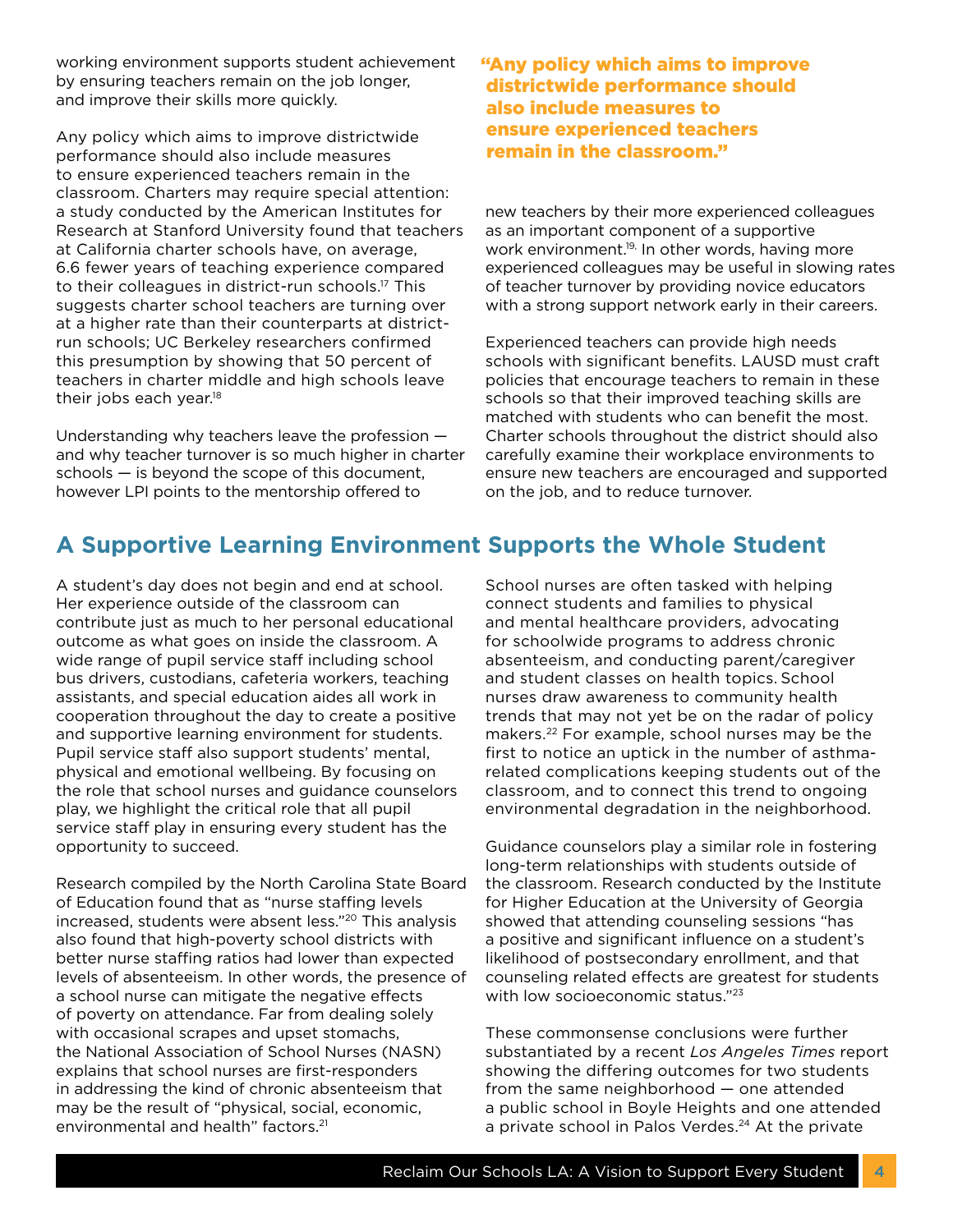school a team of four counselors begins meeting with high school students in their freshman year and counsels them on preparing for the rigors of college applications. Meanwhile, at the district-run school in Boyle Heights that same responsibility falls to a single guidance counselor.

Neither charter nor district-run schools measure up to the pupil service ratios at private schools in California, where according to data collected by the California Association of Independent Schools, there are on average 12 instructional support staff per 100 students.25 According to

research conducted at the American Institutes for Research (AIR), district-run public schools in California have 0.18 pupil support staff per 100 pupils while charter schools have 0.11 pupil support staff per 100 pupils.<sup>26</sup> Efforts to expand educational opportunities for all students cannot succeed without addressing the scarcity of pupil service staff in both district-run and charter schools. As a result, LAUSD must recruit and retain additional pupil services staff to ensure that gains realized in the classroom are bolstered by school counselors, nurses, and a variety of other health and human services staff.

## **Innovation Must Be Broadly Shared and Replicated Across the District**

Charter school proponents claim charters improve student educational achievement by spurring innovation through competition with existing districtrun schools.27 However, if the goal is to spread best practices amongst schools, the competitive ethos is not the ideal framework. Arguing that it is necessary to keep "trade secrets" confidential, some charter schools have used the threat of fines or legal action to ensure their teachers do not take "academic policies and strategies" to other schools if they leave the charter.<sup>28</sup> District schools do not gain a competitive advantage against one another by guarding their best practices. In fact, cooperation is the key to maintaining, publicizing, and replicating successful programs developed within the district and reversing the trend of enrollment decline.

Across the district, there are successful neighborhood schools that have provided a wellrounded, exceptional education to generations of Los Angeles students. Too often, the challenges facing our district are highlighted while the district's many success stories go unheralded. This paints an unduly grim portrait of the district, while also obscuring from view the programs and practices that have proven successful and that show neighborhood schools working to innovate their curricula and improve educational outcomes for students.

Because each of these programs has been developed within the framework of the district, they are open source models that can be adapted to fit the unique needs of other school sites. Profiled in more detail at the end of this document, San Fernando High School in Pacoima and Grand View Boulevard Elementary School in Mar Vista offer two such models for creating innovative curricula and programs within the context of the neighborhood school.

## **All Stakeholders Deserve Real Opportunities for Meaningful Involvement In Decision-Making**

Los Angeles Unified is the second largest school district in the nation, stretching from Sylmar to San Pedro and from Venice to East Los Angeles. As a public entity LAUSD is governed by an elected body that cannot legally bar anyone from speaking or participating in public hearings. Ample notice must be posted before a meeting can be held and the district's budgets are public documents freely available for review by any interested party. The district is also subject to California's Public Records Act, entitling the public to request and receive any existing document, report, or communication from the district.

Although LAUSD must do more to incorporate parent and community voices into decision-making both at specific schools and at the district level, as a

public entity LAUSD is a democratic institution. The Local Control Funding Formula (LCFF) and Local Control Accountability Plan (LCAP), for example, provide a transparent funding mechanism that takes into account a broad range of factors unique to each school site. While the implementation of these programs has faced some criticism from education advocates, they provide an important venue for community stakeholders to hold district and school site officials accountable to neighborhood needs.<sup>29</sup>

Most LAUSD charter schools are not held to the same legal standards as the district itself; local responsiveness and public accountability vary widely depending on the individuals or organizations running each charter school.30 Because charter schools are often managed by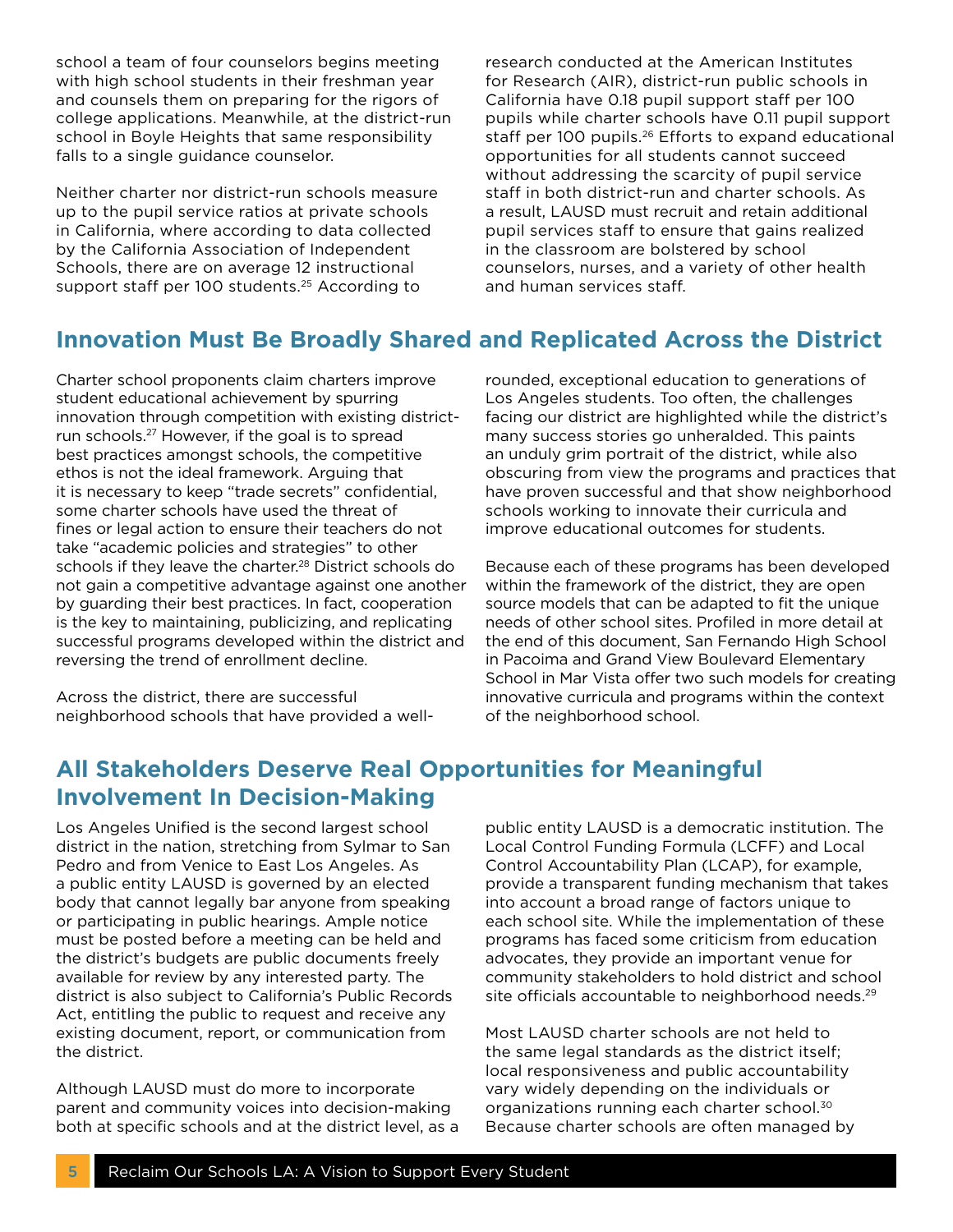"Every school in the district, whether charter or district-run, should be subject to the same basic tools of public control that allow parents, students, and communities to fully participate in the decision-making process."

private entities, they are not legally required to turn over their governing documents or budgets to concerned parents, nor are they legally required to publicly disclose the composition of the boards of directors for any private entities involved in school management. Decisions with serious consequences for the educational outcomes of students may be made without notifying parents or accepting community input.31

Of course, some charter schools in Los Angeles are responsive and open to parent and community involvement. These high standards are voluntary, however, and are not buttressed by the full force of state and federal law: if a CMO changes, parent oversight could disappear. Every school in the

## **Community Schooling Empowers Families, Educators, and Students to Transform their Schools**

Recognizing the necessity of creating a new way forward, schools and districts from across the country have been increasing educational opportunities for all students by implementing community schooling programs. These programs focus on transforming existing schools into "hubs of educational…cultural, health and civic partnerships, which optimize the conditions for learning and catalyze" community revitalization.<sup>33</sup> In other words, community schools are meant to act as the catalysts for a virtuous cycle that incorporates not only expanded educational opportunities for students, but also measureable improvements in wellbeing and stability for entire neighborhoods.

Working to put the community schooling model into practice, the Coalition for Community Schools, in partnership with the Center for Popular Democracy (CPD) and the Southern Education Foundation, have outlined six key elements that the most successful community schools have incorporated into their long-term strategic plans.34 These are:

district, whether charter or district-run, should be subject to the same basic tools of public control that allow parents, students, and communities to fully participate in the decision-making process.

Ensuring community and family engagement in school-site decision-making yields tangible benefits to student achievement. Research conducted by Joyce L. Epstein and Steven B. Sheldon at Johns Hopkins University indicate that as schools "develop school-family-community partnerships to help improve student attendance, the average rate of chronically absent students in the schools decreased" by nearly 25 percent over the course of a single school year.<sup>32</sup> Communities and families kept out of decision-making processes are less likely to take part in the kinds of "school-family-community" partnerships that have been proven to reduce chronic absenteeism. Open and accountable schools are not only a matter of good governance, but are also necessary to take advantage of educational opportunities offered at any school, whether charter or district-run. Every school within LAUSD boundaries must therefore strive to consistently exceed minimum legally required transparency standards and to proactively work to incorporate parent, community, and student voices into the decision-making process.



- 1. An engaging, culturally relevant, and challenging curriculum
- 2. Emphasis on high-quality teaching, not high stakes testing
- 3. Wraparound support services for students and families
- 4. Positive discipline practices, such as restorative justice
- 5. Authentic parent and community engagement
- 6. Inclusive school leadership committed to the community schools model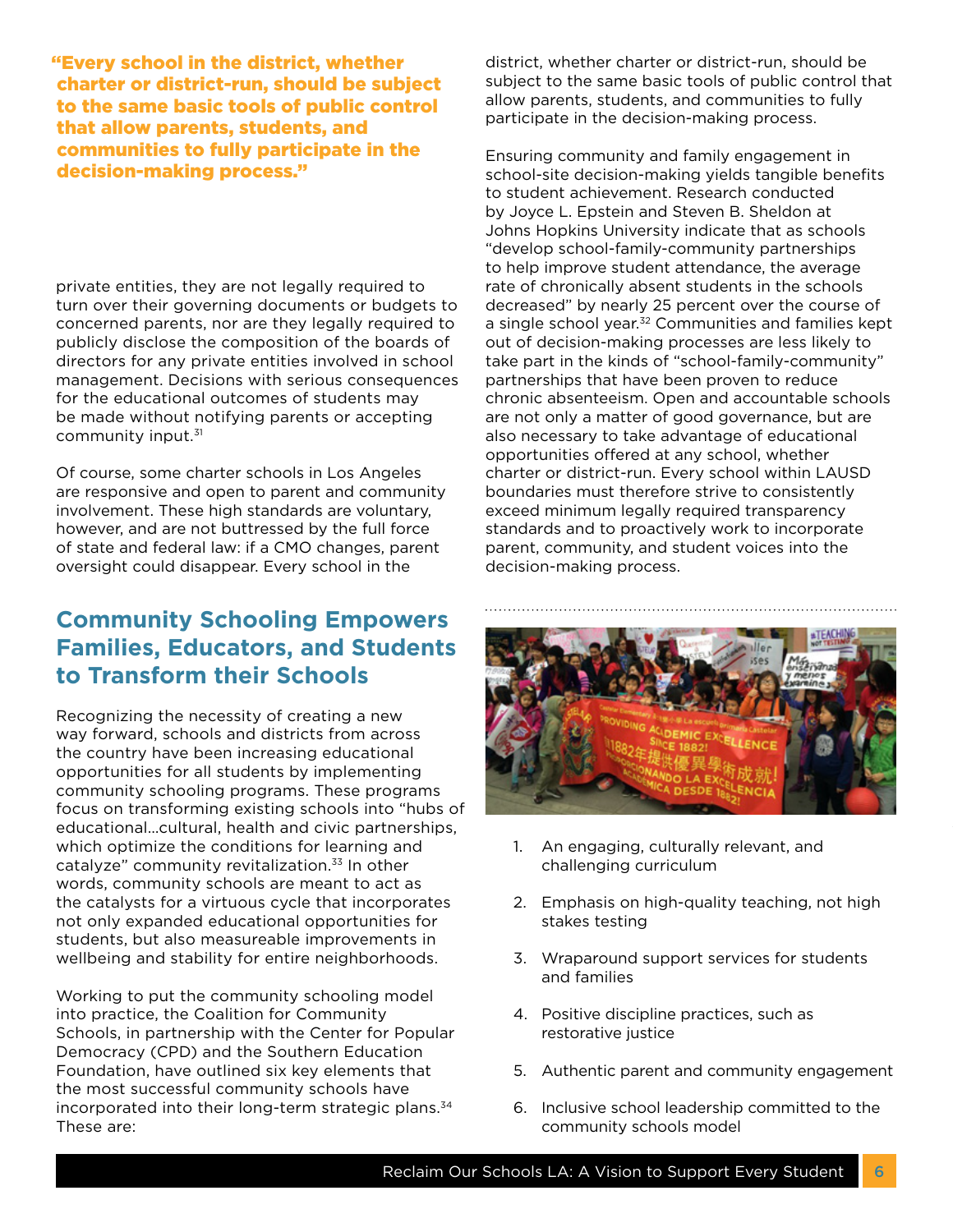Through the process of creating a community school, each of these elements is tailored to reflect the character and unique needs of a neighborhood. Community schools are, therefore, rooted in a community-driven assets and needs assessment that identifies the specific areas of highest concern for a given school site in a particular neighborhood. The assessment also incorporates a community's assets, such as established service providers, religious communities, cultural centers, non-profit organizations, professional associations, and respected neighborhood leaders. Based on this assessment, educators, families, and community partners develop a strategic plan to use existing assets to address areas of deepest need for students. These leaders then identify the community partners with the expertise and resources to respond to specific elements of their strategic plan. The final step is hiring a dedicated community schools coordinator whose job is to "facilitate the development and implementation of the strategic plan in collaboration with school and community partners."<sup>35</sup>

For example, if the community needs assessment shows that foster youth at a given school site have a significant unmet need for additional mental health services, then providing those services may be a high priority in the community school's strategic plan. The County Department of Mental Health, working in conjunction with the on-site community schools coordinator, could establish a pilot program to integrate additional mental health services directly into the campus. While addressing unmet mental health needs is certainly beneficial in its own right, these types of partnerships can also work to reverse drags on student achievement. Incorporating additional health services into a school site would

#### TABLE 1

#### Webb Middle School Before and After Community School Conversion

| 2009                       | 2015                         |
|----------------------------|------------------------------|
| <b>Enrollment</b> $-485$   | <b>Enrollment</b> $-750$     |
| (97% FRM; 50% ELL)         | (97% FRM; 47% ELL)           |
| Lowest performing          | <b>Highest performing</b>    |
| middle school in           | <b>Title 1 Middle School</b> |
| Austin; on verge of        | of 14 other Middle           |
| closure.                   | Schools                      |
| <b>Graduation Rate 48%</b> | <b>Graduation Rate 78%</b>   |

allow both students and their families to more easily access care, or to receive information on managing chronic illnesses like asthma and diabetes.36

Networks of community schools operating in concert with strong district support have been successful in "reducing absenteeism, improving health and wellbeing of students and their families, and increasing the rates of high school graduation and college attendance."37 Ideally implemented on a district-wide basis, the goal of a community schools program is to not only improve educational outcomes, but also to create more stable, safe, and healthy neighborhoods.38 This in turn drives new resources to ameliorating the negative effects of poverty, homelessness, violence, and/or trauma on students' ability to thrive at school.

## **National Movement for Community Schooling**

Community schooling is not only a theoretical framework, it also provides a practical and empirically tested roadmap to improving key educational outcomes. There have been hundreds of individual schools — and whole districts — from Portland, OR to Cincinnati, OH and from Austin, TX to Baltimore, MD, that have chosen to use a community schooling framework to do just that. Taking Webb Middle School (WMS) in Austin as an example shows that a demonstrable improvement is possible through community school implementation.

In 2007, Webb was the lowest performing middle school in the Austin Independent School District (AISD) and was slated for closure. Many parents, students, educators, and community members, however, felt that busing students

outside the neighborhood was unnecessarily "punitive."39 Holding firm in their belief that WMS could become a school in which students could thrive, these stakeholders presented a plan to their superintendent and school board to implement a community school strategy at Webb.

WMS did not become a community school overnight. Between 2007 and 2009, hundreds of students, families, community members, and other stakeholders crafted a vision for what they wanted from their school. They produced a comprehensive needs and assets assessment which showed existing community partnerships were poorly coordinated, many Webb families did not have regular access to medical care, and language barriers prevented parents and teachers form forging close, trusting working relationships.40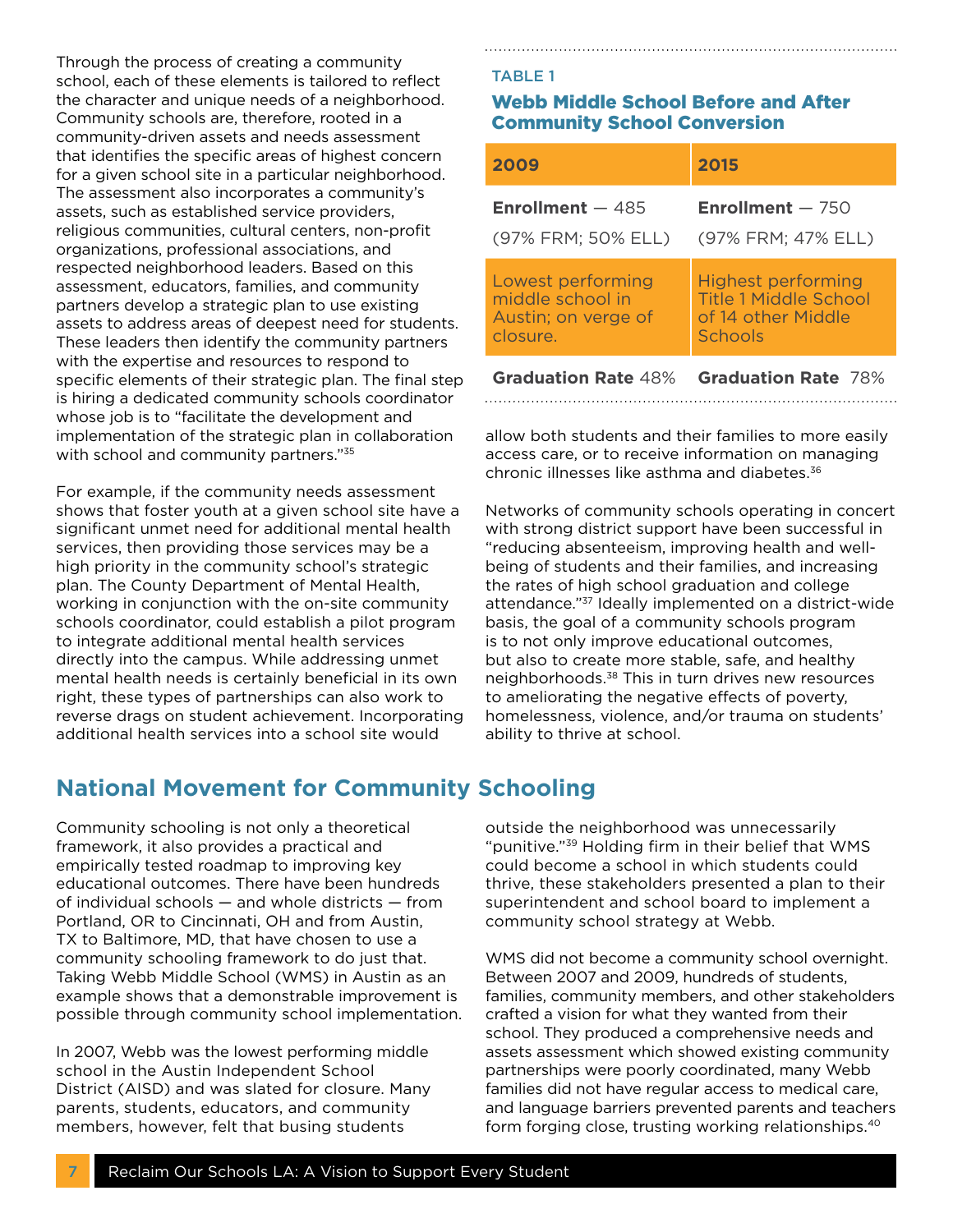The fact that 97 percent of students were eligible for free or reduced meals (FRM), and half of all students were classified as English-language learners (ELL), reflected the socio-economic reality of the Webb community. Many Webb parents are immigrants who hold low-wage jobs in the service or construction sectors.

In 2009, as Webb began to implement the community schools program, the school was not performing well: it was under-enrolled, and the graduation rate stood at 48 percent. By 2015, Webb's indicators showed a dramatic turnaround. Enrollment had increased by 55 percent and the graduation rate had increased to 78 percent, with an average daily attendance of 95 percent. It should be noted that over this time period the percentage of FRM and ELL students remained relatively unchanged. These improvements are summarized in Table 1.

Between 2009 and 2015, Webb also made significant strides toward addressing the community needs identified in the initial assessment. The school hired a dedicated Community School Coordinator to bring in new community partners like college mentoring program Breakthrough Austin. A mobile clinic regularly visits the school to provide free immunizations and physicals. The school began offering English-language classes for parents three days a week and secured a dedicated bilingual education organizer to increase family and community engagement through home visits. These changes disrupt the negative effects of an ailing community on student learning, and replace them with the positive effects of a strengthening community on student learning. Based on the strength of Webb's results, the AISD is now in the process of creating a district-wide community schools program grounded in a comprehensive needs and assets assessment.

## **A Transformative Roadmap for Every School in Los Angeles**

Reclaim Our Schools LA believes that a community schools model represents an effective approach to closing the achievement gap, keeping great teachers in the classroom, providing students with more pupil support services, maintaining public control over neighborhood schools, and creating excellent public schools across the city. It is an approach that seems ideally suited to achieve the guiding principles described throughout this document.

In the community schools model, many of the barriers to educational achievement identified above may be effectively addressed. An inviting school that is an organic extension of its community can provide teachers the type of supportive workplace likely to keep them in the classroom. Community schools also offer opportunities to incorporate more pupil service staff and wraparound services, like health clinics, after school programs, and counseling tailored to the needs of the student population at a given school site. Combining more robust pupil services with more experienced teachers will shrink the achievement gap and improve nonacademic measures of success. Increasing avenues for community use of school spaces creates new opportunities for parents and neighborhoods to direct how school resources are used. With these foundational principles in place, community school stakeholders are more likely to conceive of and implement innovative programs that provide new models for other schools throughout the district.

Reclaim Our Schools LA believes that a successfully implemented and transformative community schools program provides a new way forward to increase access to educational opportunities for all students. The individual design and implementation, uniquely tailored by each school community, will be key to the success of a systemwide community schools approach. As necessary as the community schooling approach is, we recognize that it alone will not fulfill the promise of the comprehensive, free, innovative, and sustainable public education all students deserve.

As noted above, for example, we believe a new policy is necessary to ensure all schools receiving public funding adhere to the same robust transparency and accountability policies; this will help ensure a democratic, public, and participatory process that truly serves all. Increasing the amount of funding for each pupil will also be critical to maintaining and replicating the most effective and innovative programs in the district.

As decision-makers in Los Angeles grapple with how best to improve our educational system, Reclaim Our Schools LA believes that this approach will also provide stakeholders with concrete strategies to explore long-term, visionary solutions for a district of neighborhood schools that can provide a comprehensive, free, innovative, and sustainable public education for all students in Los Angeles.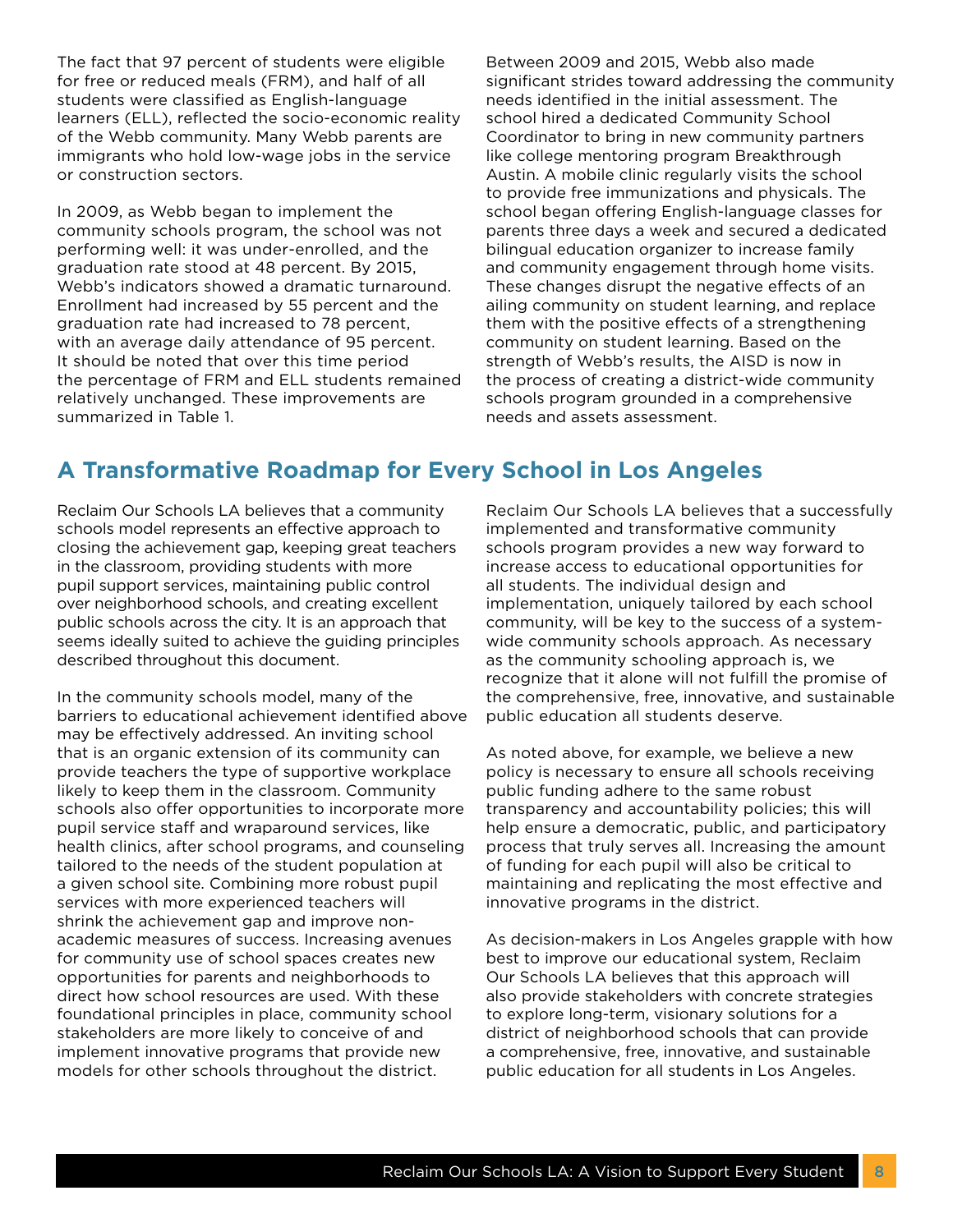## **San Fernando High School: Long History, Strong Partnerships**



San Fernando High School (SFHS) proves that a traditional neighborhood school can provide a comprehensive set of educational opportunities for all students. As of the 2014-2015 school year, more than 88 percent of the 2,300 students at SFHS were eligible to receive free or reduced-price meals, and 15 percent of students were Englishlanguage learners (ELL). More than 96 percent of students identified as Hispanic or Latino.

Founded in 1896, San Fernando High School has been an anchor institution in the Northeast San Fernando Valley for generations. The school's long history and its deep relationships with numerous community-based organizations make SFHS a critical hub of service provision for the community. The campus boasts a full service school-based health center operated by the Northeast Valley Health Corporation.<sup>41</sup> The health center provides comprehensive health services including behavioral health counseling, dental services, immunizations, and reproductive health screening for all students.<sup>42</sup>

SFHS also partners with numerous communitybased and non-profit organizations to extend the types of before- and after-school services offered on campus. These include a partnership with Project Grad and University of California Early Academic Outreach Program, both of which

provide ongoing college application support for students and families.

In addition to housing a math, science, and technology magnet program, SFHS has developed distinct academic programs focused on students' areas of interest. Called "academies," these include the Humanitas Futures Academy, which provides students with writing-intensive, interdisciplinary training, and the Engineering and Design Academy, which prepares students to enter the fields of engineering and computer science. SFHS has also committed to continue expanding Career Technical Education by investing in a full-scale commercial kitchen, 3D printing, and robotics labs. The school has also maintained programs in arts education, auto shop, wood working, and physical fitness at a time when such programs are increasingly rare.<sup>43</sup>

SFHS provides a clear example of how strong bonds between school and community benefit students. Graduation rates have outpaced districtwide rates since the 2010-2011 school year, and by 2014-15 SFHS was meeting or exceeding county and state graduation rates as well. The school also outpaces the district, county, and state in terms of the number of students taking the ACT. Students at San Fernando High have also been getting healthier: the rate of 9<sup>th</sup> graders at Health Risk has declined by nearly 42 percent since the 2010-11 school year.<sup>44</sup>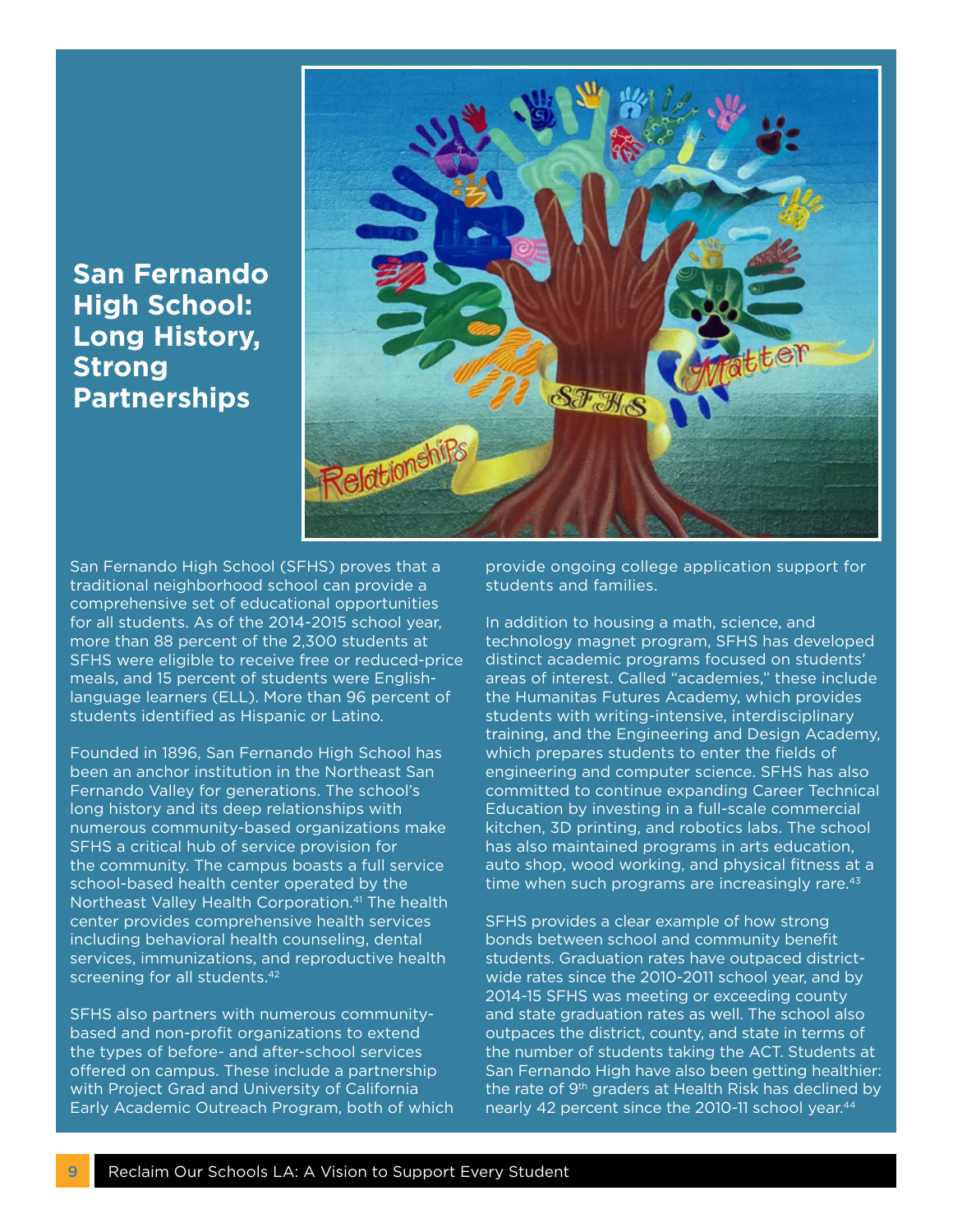

# **Grand View Boulevard Elementary School: Hub of Collaboration and Community**

Mar Vista's Grand View Boulevard Elementary has been a stable hub of community engagement, even as the neighborhood around it experienced the demographic and socio-economic changes brought by the rapid growth of tech industries in neighboring Venice. As of the 2014-15 school year, 65 percent of Grand View students were eligible for free and reduced-price meal plans and 41 percent of students were classified as Englishlanguage learners. While the majority of ELL students at Grand View speak Spanish, students also speak Arabic, Farsi, Korean, and Tagalog as their primary languages. The school is 74 percent Latino, down from 84 percent in the 2010-11 school year. African-American students compose 12 percent of Grand View, and white students account for 11 percent.45

The culture at Grand View is one of acceptance, of ensuring that parents always feel welcome to participate as partners in all aspects of the

school.46 Strong neighborhood support has been key to aligning school and community priorities. This includes an active parent center which has held workshops on social and emotional learning, and a series of bilingual trainings geared to Latino families to promote school readiness and family wellbeing. Grand View also offers one of the oldest Spanish-language immersion programs in the district.47

Grand View has forged a school-based partnership with Didi Hirsch Mental Health Services, which offers multi-lingual mental health support for students and families dealing with trauma or other barriers to learning such as depression or ADHD.<sup>48</sup> With a strong focus on parent involvement, a wellestablished language immersion program, and a key community mental health partner, Grand View Boulevard Elementary School represents that type of neighborhood-oriented school that serves as a critical anchor institution throughout the district.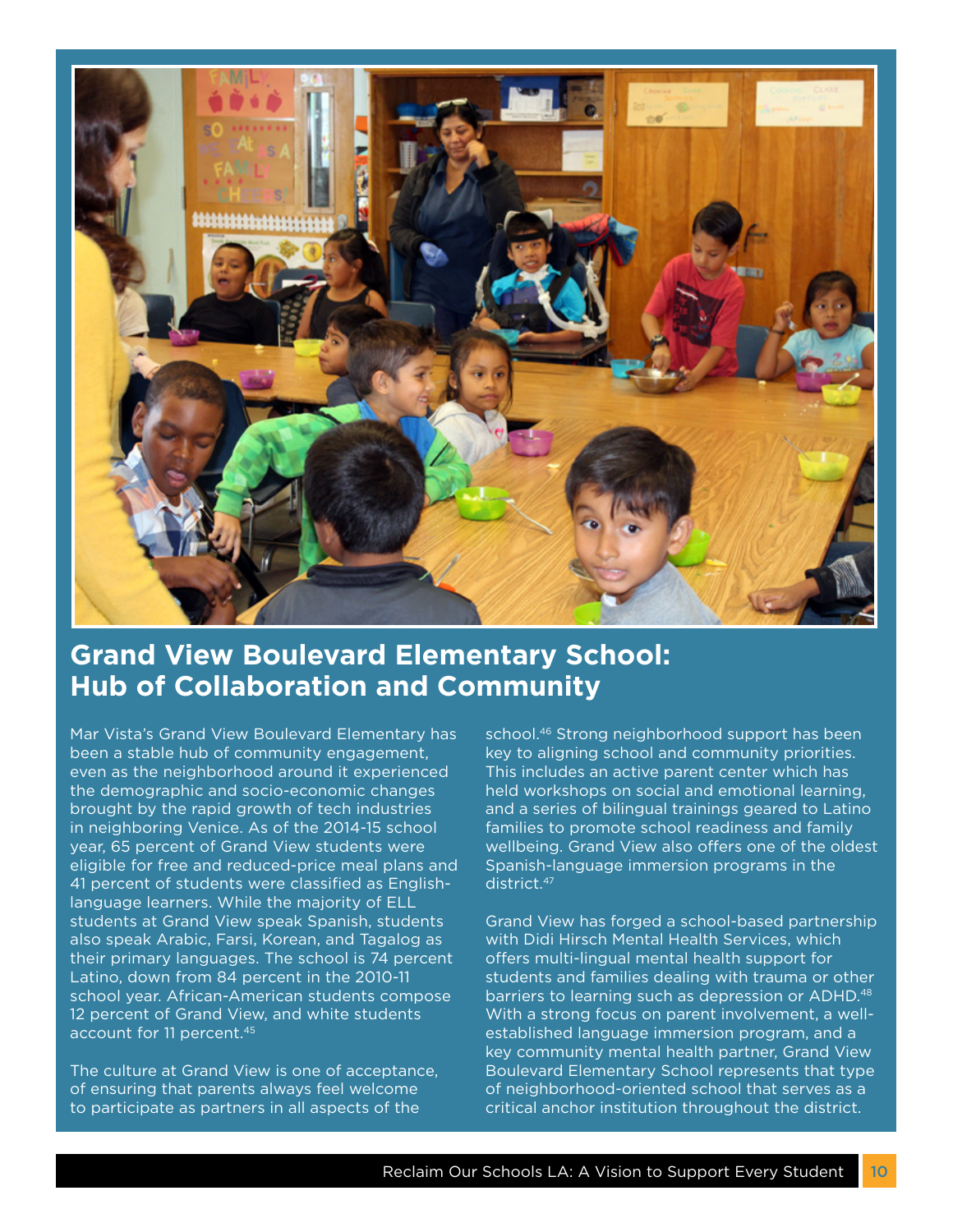# **Endnotes**

- 1. Author's calculations based on Education Data Partnership http://www.ed-data.org. Accessed 12 October 2016.
- 2. MGT of America. "Review: Fiscal Impact of Charter Schools on LAUSD." 22 March 2016.
- 3. Reardon, Sean F. "The Widening Income Achievement." *Educational Leadership*. May 2013, Vol. 70, Number 8
- 4. Ladson-Billings, Gloria. "2006 Presidential Address: From the Achievement Gap to the Education Debt: Understanding Achievement in U.S. Schools." *Educational Researcher Vol. 35, No. 7.* October 2006.
- 5. Fernandes, Deepa. "Inside the struggle to alleviate student poverty in LA schools." Southern California Public Radio. 17 February 2016.
- 6. Living wage calculations by author based on American Community Survey 2013 3-year estimates, U.S. Census Bureau. Living wage here defined as twice the Federal Poverty Line for a family of four.
- 7. Children's Defense Fund California. "Child Poverty in Los Angeles 2015: Data from the U.S. Census Bureau Official Poverty Measure." Child Poverty Rates by Race from 2015 American Community Survey 1-year Estimates.
- 8. Academic Performance Index 2010-2013. These values were generated by comparing the average scores for each student demographic against the average API score for each type of school. This allows us to understand how each demographic is performing as compared to their classmates in the same type of school. For example, we compared the scores of African-American students in charter schools against the average scores for all charter school students.
- 9. Ladson-Billings, Gloria. *The Dreamkeepers: Successful Teaching for African-American students.* San Francisco: Jossey-Bass, 1994
- 10. Ladson-Billings, Gloria. "But that's just good teaching! The case for culturally relevant pedagogy." *Theory into Practice Vol 34, No. 3, 1995.*
- 11. Tsai, Joyce. "California school test scores: Amid gains in English and math, ethnic gap widens." *San Jose Mercury News*. 5 September 2016.
- 12. Kohli, Sonali, Joy Resmovits and Sandra Poindexter. "California students scored better on this year's state tests — but fewer than half met college readiness goals." *Los Angeles Times*. 24 August 2016.
- 13. Lambert, Diana. "California plans to grade schools on multiple factors beyond test scores." *Sacramento Bee*. 8 September 2016.
- 14. Learning Policy Institute. "Does Teaching Experience Increase Teacher Effectiveness? A Review of the Research." June 2016.
- 15. LPI, 2016.
- 16. LPI, 2016.
- 17. Perez, Maria et. al. "Charter Schools in California: A Review of Their Autonomy and Resource Allocation Practices." American Institutes for Research. 19 December 2016.
- 18. Blume, Howard. "High turnover reported among charter school teachers." *Los Angeles Times*. 25 July 2011.
- 19. See: Bureau of Labor Statistics. "Teacher staffing and pay differences: public and private schools." September 2014. Speculation abounds as to why the national education system is facing a shortage of teachers. Bureau of Labor Statistics (BLS) research has shown that teachers' wages grew more slowly than the wages of their college-educated counterparts. While there is no comprehensive national database for compensation rates at charter schools in Los Angeles, anecdotal evidence does point to a significant wage differential between what a charter school teacher can earn and what a unionized LAUSD teacher could earn.
- 20. Smith, Ryan and Jessica Sherrod. "School Nurses and Student Absenteeism: The Role of School Nurse Staffing Levels in NC's Efforts to Turn Around Low-Performing Schools." North Carolina Department of Public Instruction. August 2013.
- 21. National Association of School Nurses. "School Nurse's Role in Combating Chronic Absenteeism." March 2015.
- 22. NASN, *Absenteeism*, March 2015.
- 23. Belasco, Andrew. "Creating College Opportunity: School Counselors and Their Influence on Postsecondary Enrollment." *Research in Higher Education*. November 2013.
- 24. Resmovits, Joy and Sonali Kohli. "These 2 teens with similar backgrounds took very different paths to college." *Los Angeles Times.* 12 May 2016.
- 25. Author's calculations based on data reported in California Association of Independent Schools "2014-15 Facts at a Glance."
- 26. For purposes of this document, "instructional support staff" and "pupil support staff" are assumed to be substantially similar occupations. Terminology is retained from source documents.
- 27. Stokes, Elizabeth "When public schools answer to markets." *Salon.* 29 July 2012. Accessed 17 October 2016.
- 28. Cohen, Rachel M. "Fining Teachers for Switching Schools." *The American Prospect*. 3 November 2016.
- 29. Guzman-Lopez, Adolfo. "Advocates: More transparency, accountability needed for new education funds." Southern California Public Radio. 19 May 2016.
- 30. Warner, Joel. "The Fight to Bring Transparency to California's Charter School." *Capital and Main*. 12 September 2016.
- 31. Strauss, Valerie. "How messed up is California's charter school sector? You won't believe how much." *Washington Post*. 9 September 2016.
- 32. Epstein, Joyce L. and Steven B. Sheldon. "Present and Accounted for: Improving Student Attendance Through Family and Community Involvement." *The Journal Of Educational Research Vol. 95, Issue 5, 2002*.